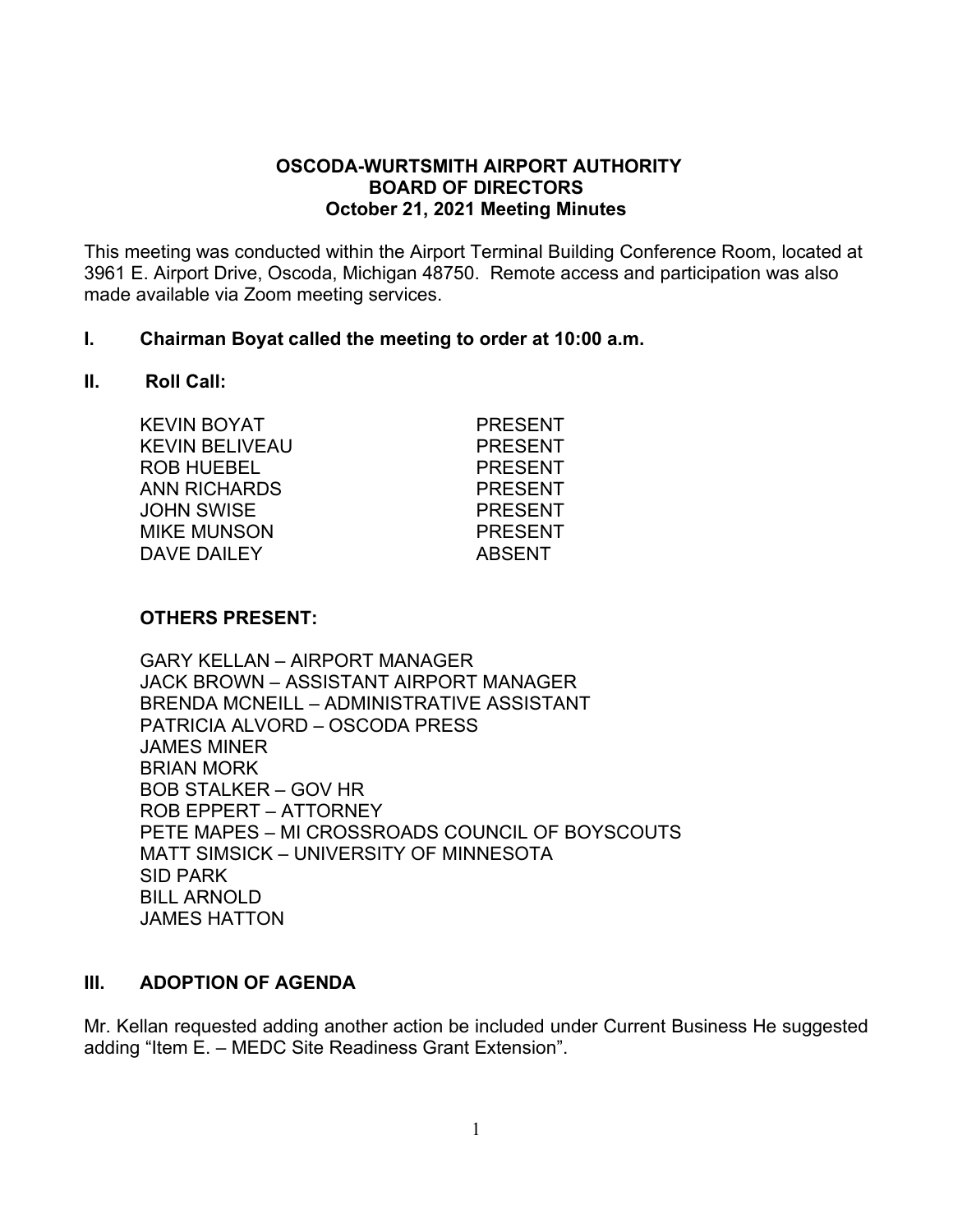**Mr. Beliveau made a motion to approve the meeting agenda to include Mr. Kellan's suggested agenda addition. Mr. Munson supported the motion. No further questions or comments. Motion carried by voice vote.**

- **IV. Approval of Meeting Minutes**
- **A. September 30, 2021**

**Mr. Beliveau made a motion to approve the minutes from the regular board meeting that was conducted on September 30, 2021. Mr. Swise supported the motion. No further questions or comments. Motion carried by voice vote.**

**B. October 5, 2021 Special Meeting**

**Ms. Richards made a motion to approve the minutes from the special meeting that was conducted on October 5, 2021. Mr. Beliveau supported the motion. No further questions or comments. Motion carried by voice vote.**

**V. Financial Activities During September 2021**

Mr. Munson and Mr. Kellan have reviewed bank statements and financial transactions during September 2021. A list of bills processed for payment, totaling \$112,501.96 had been provided for review by members of the Airport Board.

**Mr. Beliveau made a motion to accept the September 2021 financial report. Mr. Munson supported the motion. Mr. Swise, Yes, Mr. Beliveau, Yes, Ms. Richards, Yes, Mr. Munson, Yes, Mr. Huebel, Yes, Mr. Boyat, Yes. Motion carried.**

**VI. Current Business:** 

### **A. Wurtsmith Air Museum – Scouts Aviation Camporee Special Event**

A letter from Wurtsmith Air Museum was provided to the Airport Board. A Special Events Land Use Permit was requested for hosting a 3-day campout on property that is leased to Wurtsmith Air Museum. The proposed dates are August  $26<sup>th</sup>$ ,  $27<sup>th</sup>$  and  $28<sup>th</sup>$ ,  $2022$ . The event is named Aviation Camporee as the campers will experience 'Young Eagle Flights.' Air Force Colonel (Retired) Pete Mapes, representing the MI Crossroads Council of Boy Scouts of America, attended this meeting to describe the proposed event and to answer questions.

**Mr. Swise made a motion to authorize the Airport Manager to issue a Special Event Land Use Permit for Wurtsmith Air Museum, MI Crossroads Council of Boy Scouts of America and the Experimental Aircraft Association to host an 'Aviation Camporee' during the dates of August 26th, 27th and 28th, 2022. Mr. Munson supported the motion. Mr. Beliveau,**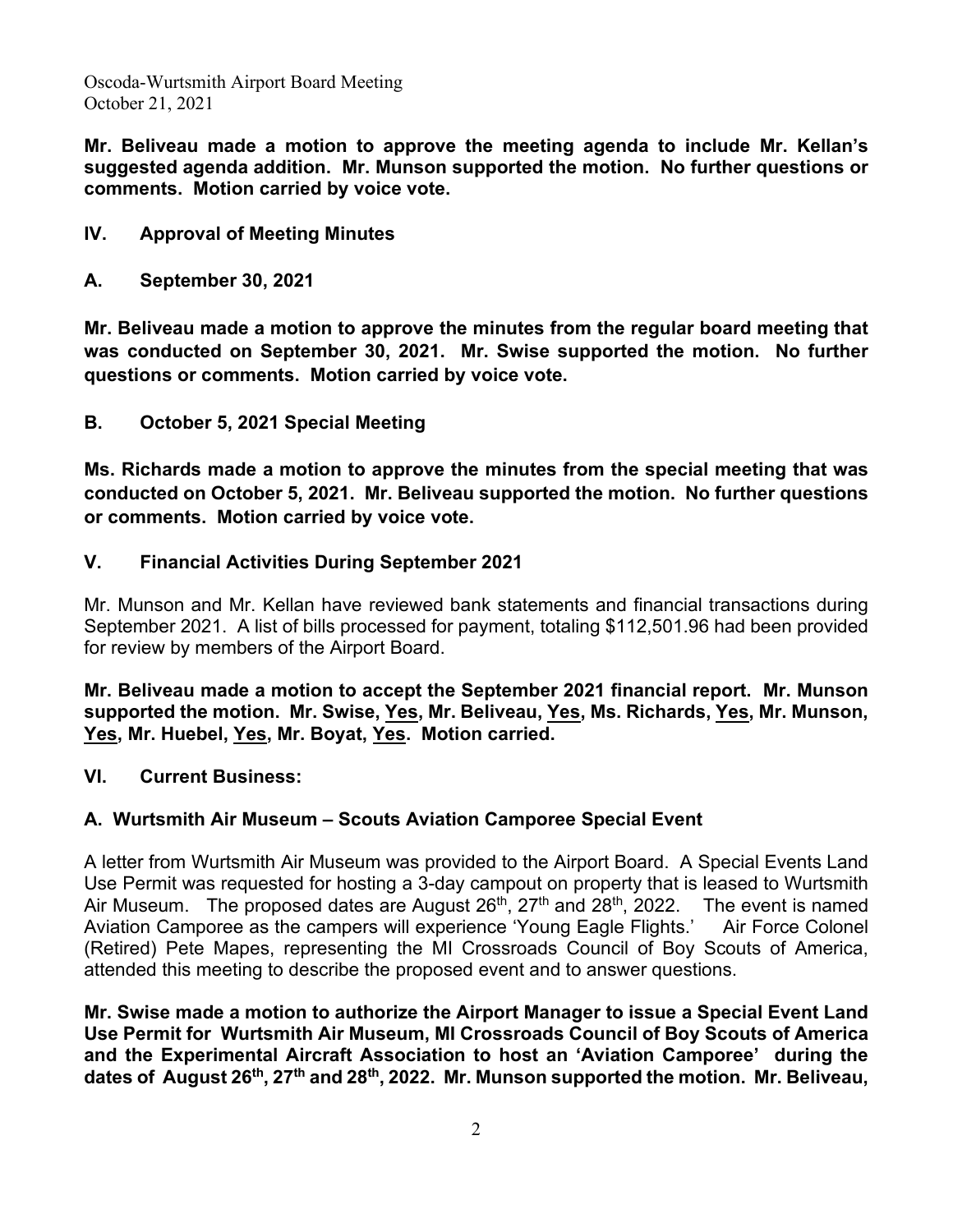# **Yes, Ms. Richards, Yes, Mr. Munson, Yes, Mr. Huebel, Yes, Mr. Swise, Yes, Mr. Boyat, Yes. Motion carried.**

# **B. University of Minnesota**

PFAS Research Project Special Land Use Permit: Mr. Kellan reported that representatives of the University of Minnesota – School of Public Health are seeking to conduct research on OWA property. A written description of the proposed research project had been provided with Board meeting information materials. In summary, the project involves field testing a PFAS filtration and capture technique. Staff has asked representatives of the Air Force Civil Engineering Center (AFCEC) and Michigan Department of Environment and Great Lakes Energy (EGLE) to provide comments regarding the proposed project. Copies of their responding email messages were provided to the board. Additionally, Dr. Matt Simcik, PH.D. - - of University of Minnesota, participated in this meeting to describe the proposed project via slide show presentation and to answer questions**.** 

After watching Dr. Simick's presentation, Mr. Munson asked if the test barrier was going to be located within a building or underground. Dr. Simcik explained how the PFAS is expected to be captured underground. Mr. Munson asked if the process was actually "cleaning" the PFAS. Dr. Simcik explained how the process is expected to trap and hold PFAS with activated carbon barrier devices. Mr. Munson asked how deep the equipment is to be installed. Dr. Simcik reported that the equipment is expected to be an approximately 40' column that will extend to depths of approximately 60 ft. below the surface grade.

Mr. Boyat asked if the granular activated carbon can wear out. Dr. Simcik said it does not actually wear out, it becomes saturated.

Mr. Beliveau asked if this process were to be placed in the same zone as the Air Force, how would you differentiate the resulting impactes between the University of Minnesota process or Air Force processes? Dr. Simcik explained how monitoring wells will be utilized to evaluate the proposed process. For clarification, groundwater will be monitored for suspect contaminants closely before and closely after the proposed treatment facilities.

Mr. Kellan reported that comments from representatives of the Air Force have already been received. He asked Dr. Simcik for the status of likewise receiving written comments from the state. Dr. Simcik described his understanding that representatives of Michigan EGLE will not be providing written or verbal comments. Instead, EGLE is expected to provide a written approval statement - -which does not include comments.

Mr. Beliveau described the responding Air Force correspondence as including a number of questions from Air Force representative - -Dr. Catherine Varley. Mr. Kellan clarified that the most recent email message from Dr. Varley indicates their agreement with installing the proposed PFAS capture system.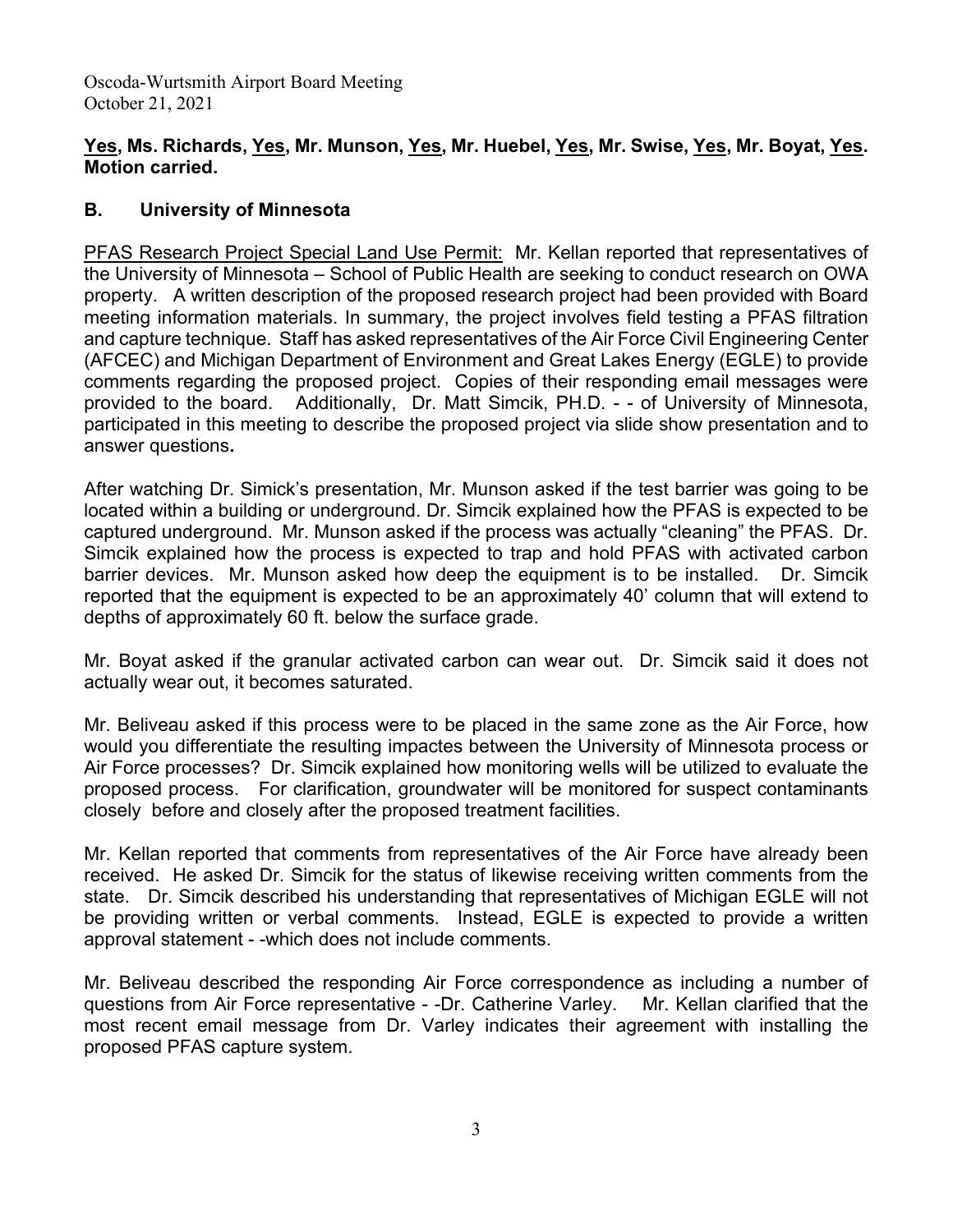The Airport's Attorney – Mr. Rob Eppert asked Mr. Kellan the rhetorical question - - "what would happen if the University of Minnesota project does impact ongoing clean up efforts being implemented by the Air Force and monitoring by Michigan EGLE. Mr. Eppert suggested establishing agreements with the Air Force, EGLE and the University of Minnesota confirming that OWAA will not be held responsible for any impacts caused by the proposed project. Mr.Eppert also suggested reaching out to the Airport liability insurance carrier. Mr. Kellan explained to Dr. Simcik that based on Mr. Eppert's suggestions, the airport will be looking to establish binding agreements that provides OWAA with indemnification / hold harmless from subsequent actions by the State (EGLE) and the Air Force, or any other parties – as a result of the proposed project.

Mr. Hatton - - of University of Minnesota asked if it would be possible to get approval to install preliminary monitoring wells soon. He indicated desire to conduct preliminary monitoring with regard to ground water movement and contaminants.

Mr. Eppert also recommended that concurrence also be secured from representatives of the Air Force and EGLE as it relates to compliance and / or approval to deviate from applicable Declaration of Restricted Covenants documents.

**Mr. Munson made a motion to work through the DRC issues with EGLE and the Air Force and to also secure indemnification from this project with assistance from Attorney Eppert. Mr. Swise supported the motion. Ms. Richards, Yes, Mr. Munson, Yes, Mr. Huebel, Yes, Mr. Swise, Yes, Mr. Beliveau, Yes, Mr. Boyat, Yes. Motion carried.**

# **C. Airport Capital Improvement Plan Revisions**

During the July 15, 2021 meeting, the Airport Board provided authorization to submit an updated Airport Capital Improvement Plan (ACIP) to the FAA and MDOT- Office of Aeronautics. That ACIP scheduled repaving Taxiways A, B and C over three phases that would span between years 2024 – 2026. Mr. Kellan reported that representatives of the FAA and MDOT – Office of Aeronautics have subsequently offered to award grant funding for repaving Taxiways A, B and C as a combined single project. As proposed, the engineering / designs and construction bidding will be completed during 2022 and construction work being implemented during 2023.

Additionally, the previously approved ACIP allocated funding for rehabilitating FBO hangars if grant funding assistance could be secured from the FAA - Military Airport Program (MAP). The FAA has since provided notification that the necessary MAP funding is not being awarded to OWAA. Therefore, that allocation for rehabilitation of Hangars with MAP funds has been removed from the revised ACIP.

For comparison purposes, copies of the previously approved ACIP and the revised ACIP were provided to the board.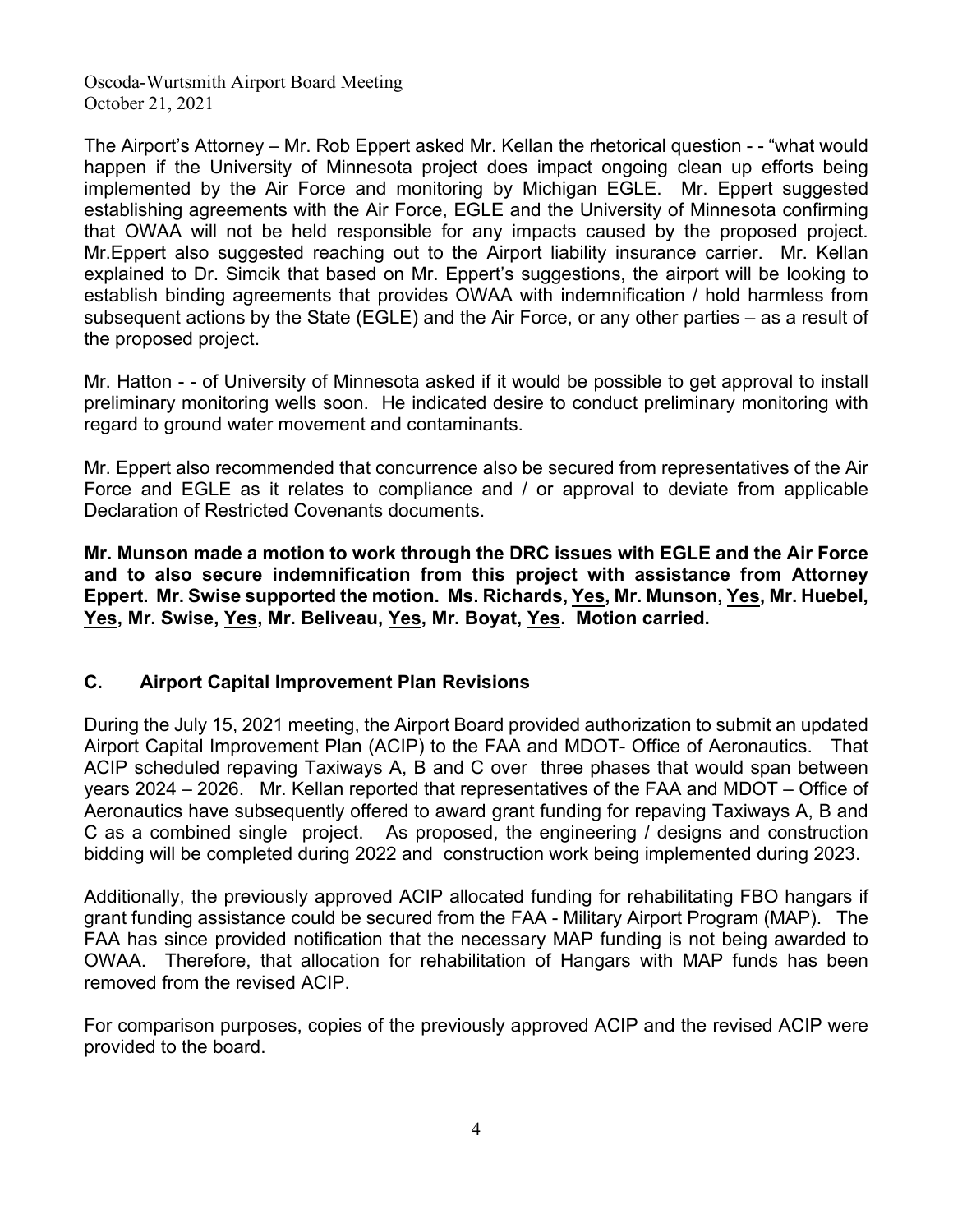**Mr. Munson made a motion to authorize Staff to proceed with submitting the revised ACIP to the FAA and MDOT – Office of Aeronautics. Mr. Swise supported the motion. Mr. Munson, Yes, Mr. Huebel, Yes, Mr. Swise, Yes, Mr. Beliveau, Yes, Ms. Richards, Yes, Mr. Boyat, Yes. Motion carried.**

# **VII. Airport Manager Comments**

# A. Timber Harvest

Mr. Kellan reported the timber harvester has already performed tree removal at the north west end of the airfield. He reminded board members part of the harvest includes trees located along the airport fence line. Many of those trees are located within or along the Rea Road. Therefore TR Timber will be required to obtain authorization from the Iosco County Road Commission (ICRC0 and provide traffic control in accordance with ICRC requirements. It is Mr. Kellan's understanding that representatives of TR Timber are now working at satisfying those requirements.

B. Industrial Site Readiness Planning

Mr. Kellan reminded the Board that the Industrial Site Readiness Planning project is being implemented in collaboration with the Township of Oscoda. The project includes developing preliminary construction plans and cost estimating for extending utilities infrastructure to serve additional industrial development sites. Charter Township of Oscoda has contracted with Rowe & Associates to perform the study. The draft report has been received and is now being evaluated by Airport and Township staff. The resulting final report will then be utilized to pursue grant funding for implementing the construction work. Mr. Kellan reported that preliminary discussions about the envisioned project have been have been introduced to representatives of US Department of Commerce – Economic Development Administration - -for grant funding consideration.

C. Wurtsmith Rail Spur – Rehab Proposal

Mr. Kellan reported that the Industrial Site Readiness Program grant included a budget of \$130,000. The contract with Rowe & Associates was for \$56,000, leaving the grant significantly underspent. This was reported at the end of the State's fiscal year. Therefore, administrators of the grant program have offered to extend the grant for another year as there is also interest in evaluating potential for reactivating the rail spur that comes into the Wurtsmith properties. There has not been a need to maintain the spur and therefore has resulted in some decay. The grant administrators would like to see a study to rehab the rail system. Mr. Kellan reported that approximately two thirds of the rail spur is located within Charter Township of Oscoda properties. Therefore he has initiated discussion with the Township's Superintendent and Economic Improvement Director as a project that representatives of the Township might pursue.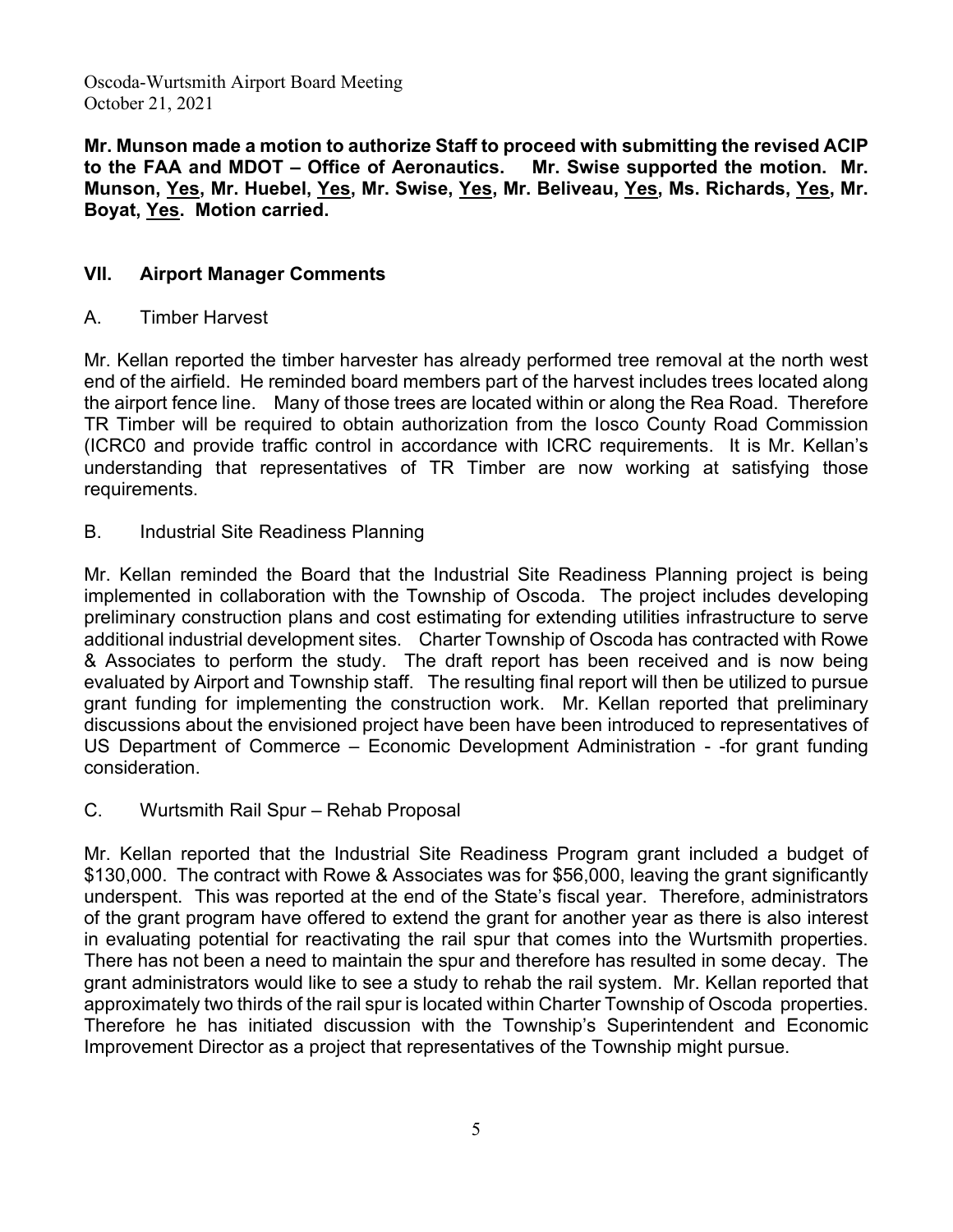## D. Michigan Launch Initiative

Mr. Kellan reported having discussion with Mr. Gavin Brown about scheduling a meeting for discussion regarding land areas desired in support of spaceport development and operations. Mr. Kellan indicated that the information would then be helpful for framing future lease agreements. Likewise, it will be helpful for evaluating the properties for existing restrictive covenant related obligations.

E. Taxiways A, B and C Rehab – Consultant Services – Independent Fee Estimate

Mr. Kellan reported that efforts to secure funding for repaving Taxiways A, B & C are looking favorable. In order to qualify for fiscal year 2022 funding the contract with an engineering consultant needs to be in place preferably during November 2021 or before the end of December of 2021. The engineering services solicitation needed to be conducted as a Qualification Based Selection process. As members of the Airport Board may recall, Mead and Hunt Inc. has been selected to provide engineering services in support of this project.

The FAA and MDOT Aero approved process for determining reasonable professional service fees involves securing an 'Independent Fee Estimate" (IFE) from a non-competing engineering / planning firm. The IFE is secured prior to allowing the selected engineering firm to disclose their fee proposal. RS& H Inc. was retained to provide an IFE for Phase I project services. The RS&H fee estimate was \$415,906.00. Therefore, representatives of FAA and MDOT – Aero deem Mead & Hunt's proposed fee of \$372,832.38 to be reasonable. Mead and Hunt has since supplied a contract document which will be sent to Airport Boards Attorney for review and comments.

F. Airport Director/Manager Recruiting – Interviews Special Meeting Dates and Times

The Special Meeting Date is scheduled for Tuesday, October 26, 2021 @ 10:00 a.m. Mr. Kellan provided the proposed agenda to the board members.

Mr. Kellan finalized his report by noting the exceptional talents of Assistant Airport Manager - - Mr. Jack Brown, along with the support of airfield maintenance crew employees representatives of Kalitta Air - - when fabricating—the Runway Jet Dryer. The Jet Dryer was available for board members to view after the meeting. Mr. Kellan shared this has been a successful joint effort with Kalitta Air Avionics crew

# **VIII. Public Comments**

Pete Mapes offered board members the opportunity to view the hangar and equipment where Scouts spend seven weeks each summer to build an airplane if interested, after the meeting.